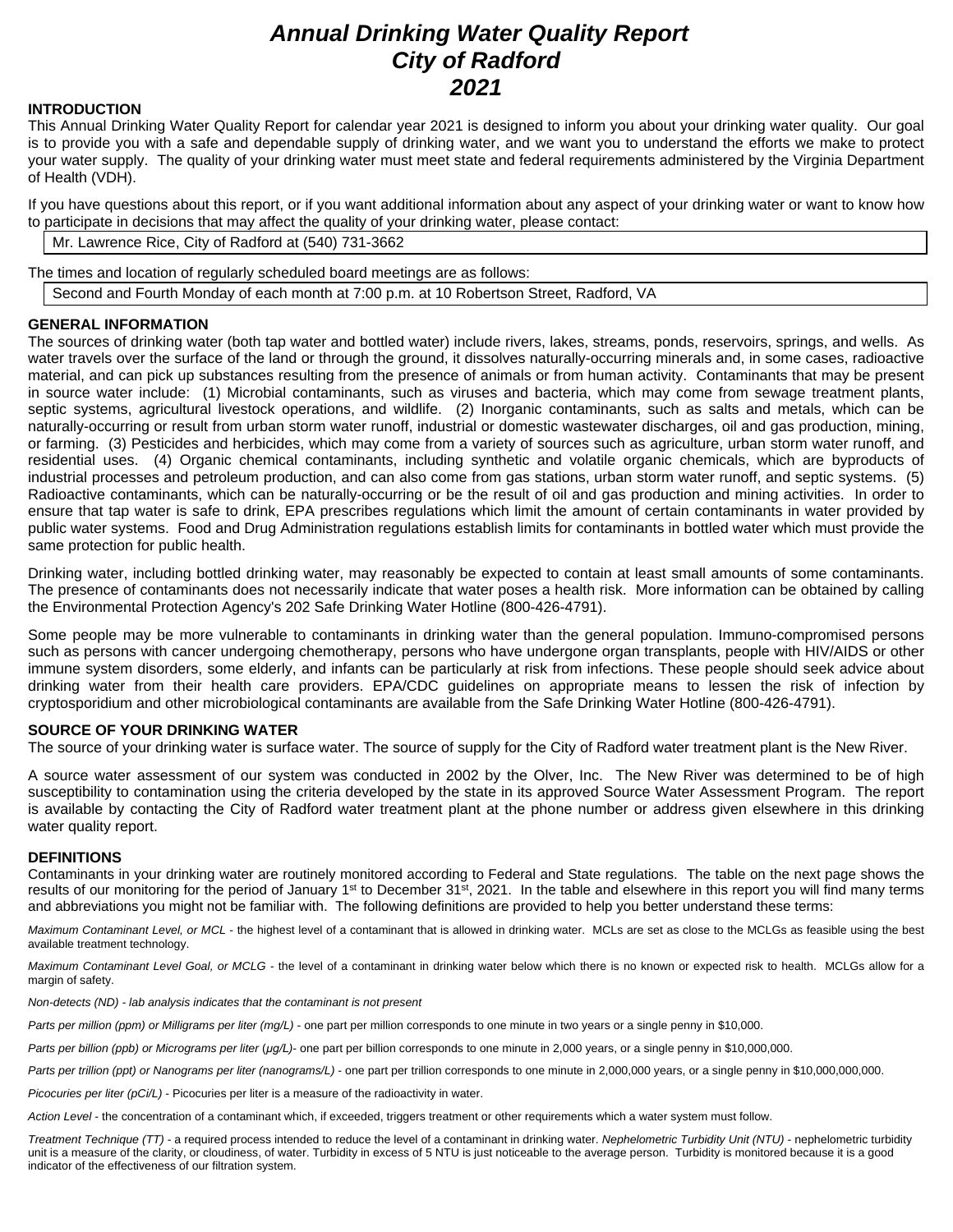*Maximum Residual Disinfectant Level Goal or MRDLG –* the level of drinking water disinfectant below which there is no known or expected risk to health. MRDLGs do not reflect the benefits of the use of disinfectants to control microbial contaminants.

*Maximum Residual Disinfectant Level or MRDL –* the highest level of a disinfectant allowed in drinking water. There is convincing evidence that addition of a disinfectant is necessary for control of microbial contaminants.

# **WATER QUALITY RESULTS -- REGULATED CONTAMINANTS**

| Contaminant<br>(units)            | <b>MCLG</b>    | <b>MCL</b>                            | Level<br>Detected | Violation<br>(Y/N) | Range         | Date of<br>Sample | <b>Typical Source of Contamination</b>                                                                                             |
|-----------------------------------|----------------|---------------------------------------|-------------------|--------------------|---------------|-------------------|------------------------------------------------------------------------------------------------------------------------------------|
| Nitrate (ppm)                     | 10             | 10                                    | 0.78              | N                  | <b>NA</b>     | 2021              | Runoff from fertilizer use; Leaching<br>from septic tanks, sewage; Erosion of<br>natural deposits                                  |
| Fluoride (ppm)                    | 4              | 4                                     | 0.64              | N                  | <b>NA</b>     | 2021              | Erosion of natural deposits; Water<br>additive which promotes strong teeth;<br>Discharge from fertilizer and aluminum<br>factories |
| Barium (ppm)                      | $\overline{2}$ | $\overline{2}$                        | 0.021             | N                  | <b>NA</b>     | 2021              | Discharge of drilling waste; Discharge<br>from metal refineries; Erosion of natural<br>deposits                                    |
| AlphaEmitters<br>(pCi/l)          | $\Omega$       | 15                                    | 0.4               | N                  | <b>NA</b>     | 2021              | <b>Erosion of Natural Deposits</b>                                                                                                 |
| Chlorine (ppm)                    | $MRDLG = 4$    | $MRDL = 4$                            | 1.87              | N                  | $0.4 - 2.46$  | 2021              | Water additive used to control microbes                                                                                            |
| <b>Total Organic</b><br>Carbon    | <b>NA</b>      | TT, met when $\geq 1$                 | 1.31              | N                  | $1.00 - 1.31$ | 2021              | Naturally present in the environment                                                                                               |
| <b>Haloacetic Acids</b><br>(ppb)  | <b>NA</b>      | 60                                    | 40                | N                  | $5 - 70$      | 2021              | By-product of drinking water disinfection                                                                                          |
| Total<br>Trihalomethanes<br>(ppb) | <b>NA</b>      | 80                                    | 52                | N                  | $5 - 90$      | 2021              | By-product of drinking water disinfection                                                                                          |
| Turbidity                         | <b>NA</b>      | TT.1 NTU<br>Max                       | 0.173             | N                  | 0.053-0.173   | 2021              |                                                                                                                                    |
|                                   |                | TT, $\leq$ 0.3 NTU<br>95% of the time | 100%              | N                  | <b>NA</b>     |                   | Soil runoff                                                                                                                        |

## **Lead and Copper Contaminants**

| Contaminant<br>(units) | <b>MCLG</b> | Action<br>Level | 90 <sup>th</sup><br>Percentile | Date of<br>Sampling | # of Sampling Sites<br><b>Exceeding Action</b><br>Level | <b>Typical Source of Contamination</b>                                  |
|------------------------|-------------|-----------------|--------------------------------|---------------------|---------------------------------------------------------|-------------------------------------------------------------------------|
| Lead (ppb)             |             | $AL = 15$       | 2.27                           | 08/2021             |                                                         | Corrosion of household plumbing systems; Erosion of<br>natural deposits |
| Copper (ppm)           | 1.3         | $AL = 1.3$      | 0.113                          | 08/2021             |                                                         | Corrosion of household plumbing systems; Erosion of<br>natural deposits |

| Monitoring Results for Sodium (Unregulated-No Limits Designated) |             |                                                                  |                                                                                                                                                                                                  |  |  |  |  |  |
|------------------------------------------------------------------|-------------|------------------------------------------------------------------|--------------------------------------------------------------------------------------------------------------------------------------------------------------------------------------------------|--|--|--|--|--|
| Level Detected (unit)                                            | Sample Date | <b>Typical Source</b>                                            | Guidance                                                                                                                                                                                         |  |  |  |  |  |
| 5.28 $(mg/L)$<br>Range: NA                                       | 2021        | Naturally Occuring; Addition of<br>treatment chemicals/processes | For individuals on a very low sodium diet (500 mg/day), EPA recommends<br>that drinking-water sodium not exceed 20 mg/L.<br>Should you have a health concern, contact your health care provider. |  |  |  |  |  |

The water quality results in the above tables are from testing done during 2021 or before 2021. The state allows us to monitor for some contaminants less than once per year because the concentrations of these contaminants do not change frequently.

We regularly monitor for various contaminants in the water supply to meet all regulatory requirements. The table lists only those contaminants that had some level of detection. Many other contaminants have been analyzed but were not present or were below the detection limits of the lab equipment. The City of Radford also tests for Total Coliforms (bacteria), volatile organics (VOCs), synthetic organic compounds (SOCs), metals, etc., and the test results met current state and federal guidelines for drinking water.

Turbidity is a measure of the cloudiness of the water. We monitor it because it is a good indicator of the effectiveness of our filtration system.

MCLs are set at very stringent levels by the U.S. Environmental Protection Agency. In developing the standards EPA assumes that the average adult drinks 2 liters of water each day throughout a 70-year life span. EPA generally sets MCLs at levels that will result in no adverse health effects for some contaminants or a one-in-ten-thousand to one-in-a-million chance of having the described health effect for other contaminants.

#### **ASSESSMENT INFORMATION**

Coliforms are bacteria that are naturally present in the environment and are used as an indicator that other, potentially harmful, waterborne pathogens may be present or that a potential pathway exists through which contamination may enter the drinking water distribution system. We found coliforms indicating the need to look for potential problems in water treatment or distribution. When this occurs, we are required to conduct assessments to identify problems and to correct any problems that are found.

During the past year, we were required to conduct one Level 1 assessment. One Level 1 assessment was completed.

**VIOLATION INFORMATION** None.